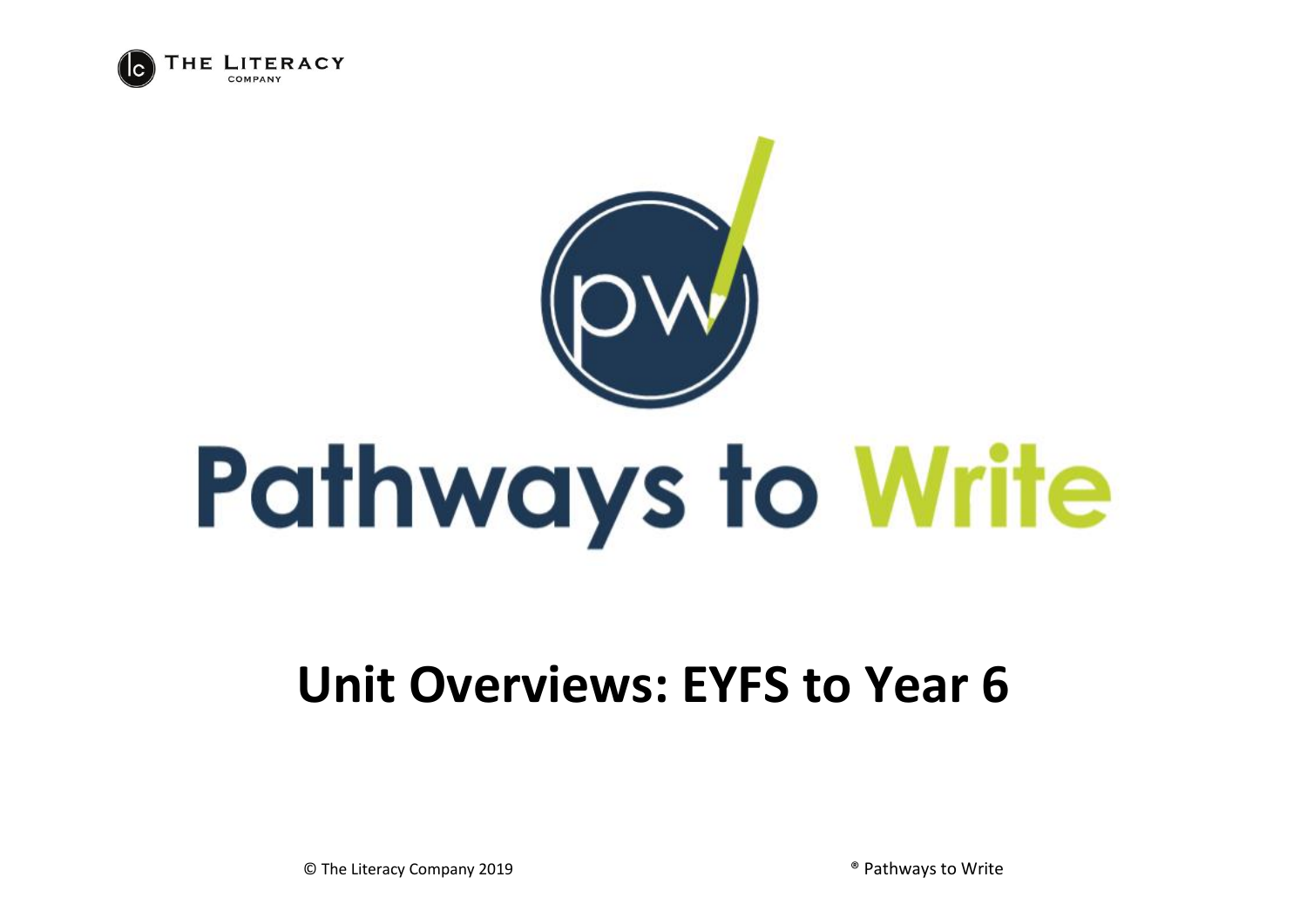

| Year           | Autumn term                          |                                       | Spring term                           |                                       | <b>Summer term</b>                      |                                       |
|----------------|--------------------------------------|---------------------------------------|---------------------------------------|---------------------------------------|-----------------------------------------|---------------------------------------|
| group          | Autumn 1                             | <b>Autumn 2</b>                       | <b>Spring 1</b>                       | Spring 2                              | Summer 1                                | Summer 2                              |
| <b>EYFS</b>    | <b>The Gingerbread Man by Mara</b>   | Animals/dinosaurs                     | <b>Naughty Bus by Jan Oke</b>         | The Journey Home by Emma              | <b>Silly Doggy by Adam Stower</b>       | <b>Supertato by Sue Hendra</b>        |
|                | <b>Alperin</b>                       | I'm going to eat this ant by          | <b>Outcome</b> - Recount of where     | Levey                                 | Outcome - Retell/rewrite of             | <b>Outcome</b> - A wanted poster      |
|                | Outcome - Oral retelling &           | <b>Chris Naylor-Ballesteros</b>       | Naughty Bus has been                  | <b>Outcome</b> - Retell/rewrite of    | the story                               | with a character description          |
|                | draw images, write labels            | <b>Outcome</b> - A list of food items |                                       | the story                             |                                         |                                       |
| 1              | Autumn 1                             | <b>Autumn 2</b>                       | Spring 1                              | Spring 2                              | Summer 1                                | Summer 2                              |
|                | <b>Lost and Found by Oliver</b>      | <b>Nibbles by Emma Yarlett</b>        | <b>Lion Inside by Rachel Bright</b>   | The curious case of the               | <b>Toys in Space by Mini Grey</b>       | <b>Goldilocks and Just the one</b>    |
|                | <b>Jeffers</b>                       | <b>Outcome</b> - Recount:             | <b>Outcome</b> - Fiction: story based | missing mammoth by Ellie              | <b>Outcome</b> - Fiction: story based   | bear by Leigh Hodgkinson              |
|                | <b>Outcome</b> - Fiction: adventure  | diary entry                           | on the structure of the text          | <b>Hattie</b>                         | on the structure of the text            | <b>Outcome</b> - Fiction: story based |
|                | story based on the structure of      |                                       |                                       | <b>Outcome</b> - Fiction: story based |                                         | on the structure of the text          |
|                | the text                             |                                       |                                       | on the structure of the text          |                                         |                                       |
| $\overline{2}$ | Autumn 1                             | <b>Autumn 2</b>                       | <b>Spring 1</b>                       | Spring 2                              | Summer 1                                | Summer 2                              |
|                | <b>Troll Swap by Leigh</b>           | The Owl who was afraid of the         | <b>Dragon Machine by Helen</b>        | <b>Major Glad, Major Dizzy by</b>     | The Last Wolf by Mini Grey              | <b>Grandad's Secret Giant by</b>      |
|                | <b>Hodgkinson</b>                    | dark by Jill Tomlinson                | <b>Ward</b>                           | Jan Oke                               | <b>Outcome</b> - Letter: letter in role | <b>David Litchfield</b>               |
|                | <b>Outcome</b> - Fiction: focus on   | <b>Outcome</b> - Non-chronological    | <b>Outcome</b> - Fiction: adventure   | <b>Outcome</b> - Recount: diary       |                                         | <b>Outcome</b> - Fiction: moral       |
|                | characters                           | report                                | focus                                 | entry                                 |                                         | focus                                 |
| $\mathbf{3}$   | Autumn 1                             | Autumn <sub>2</sub>                   | Spring 1                              | Spring 2                              | Summer 1                                | Summer 2                              |
|                | <b>Seal Surfer by Michael</b>        | <b>Winter's Child by Graham</b>       | <b>Stone Age Boy by Satoshi</b>       | <b>Big blue whale by Nicola</b>       | <b>Journey by Aaron Becker</b>          | <b>Zeraffa Giraffa</b>                |
|                | <b>Foreman</b>                       | <b>Baker-Smith</b>                    | <b>Kitamura</b>                       | <b>Davies</b>                         | <b>Outcome</b> - Fiction: adventure     | by Dianne Hofmeyr                     |
|                | <b>Outcome</b> - Recount: letter in  | <b>Outcome</b> - Fiction: fantasy     | <b>Outcome - Fiction: historical</b>  | <b>Outcome</b> - Information text     | story                                   | <b>Outcome</b> - Persuasion: leaflet  |
|                | role                                 |                                       | narrative                             |                                       |                                         |                                       |
| 4              | Autumn 1                             | <b>Autumn 2</b>                       | Spring 1                              | Spring 2                              | Summer 1                                | Summer 2                              |
|                | <b>Gorilla by Anthony Browne</b>     | Leon and the place between            | <b>Escape from Pompeii by</b>         | When the Giant stirred by             | <b>Where the Forest Meets the</b>       | <b>Blue John by Berlie Doherty</b>    |
|                | <b>Outcome</b> - Fiction: fantasy    | by Graham Baker-Smith                 | <b>Christina Balit</b>                | <b>Celia Godkin</b>                   | Sea by Jeannie Baker &                  | <b>Outcome</b> - Letters &            |
|                | story                                | <b>Outcome</b> - Recount: diary       | <b>Outcome</b> - Fiction: historical  | <b>Outcome</b> - Fiction: adventure   | <b>Rainforests in 30 seconds by</b>     | Explanation                           |
|                |                                      |                                       | narrative                             | story from POV of the boy             | <b>Jen Green</b>                        |                                       |
|                |                                      |                                       |                                       |                                       | Outcome - Non-chronological             |                                       |
|                |                                      |                                       |                                       |                                       | report                                  |                                       |
| 5              | Autumn 1                             | <b>Autumn 2</b>                       | Spring 1                              | Spring 2                              | Summer 1                                | Summer 2                              |
|                | <b>Queen of the falls by Chris</b>   | The Lost Happy Endings by             | <b>Arthur and the Golden Rope</b>     | <b>The Darkest Dark by Chris</b>      | The Paperbag Prince by Colin            | The Hunter by Paul Geraghty           |
|                | <b>Van Allsburg</b>                  | <b>Carol Ann Duffy</b>                | by Joe Todd-Stanton                   | <b>Hadfield</b>                       | <b>Thompson</b>                         | <b>Outcome</b> - Fiction: journey     |
|                | <b>Outcome</b> - Recount: series of  | <b>Outcome</b> - Fiction: traditional | <b>Outcome</b> - Fiction: myth        | <b>Outcome</b> - Recount:             | <b>Outcome</b> - Persuasion/            | story                                 |
|                | diary entries                        | tale                                  |                                       | biography                             | information: hybrid leaflet             |                                       |
| 6              | Autumn 1                             | Autumn <sub>2</sub>                   | <b>Spring 1</b>                       | Spring 2                              | Summer 1                                | Summer 2                              |
|                | <b>Star of Fear, Star of Hope by</b> | Can we save the tiger? by             | <b>Selfish Giant by Oscar Wilde</b>   | <b>Jemmy Button by Alix</b>           | <b>Manfish by Jennifer Berne</b>        | <b>Sky Chasers by Emma Carroll</b>    |
|                | <b>Jo Hoestlandt</b>                 | <b>Martin Jenkins</b>                 | and Ritva Voutila                     | <b>Barzelay</b>                       | <b>Outcome</b> - Fiction: Narrative &   | <b>Outcome</b> - Narrative            |
|                | <b>Outcome</b> - Fiction: flashback  | <b>Outcome</b> - Information and      | <b>Outcome</b> – Fiction: classic     | The Island by Jason Chin              | Biography                               |                                       |
|                | story & Information text             | Explanation: hybrid text              | fiction & Explanation                 | <b>Outcome</b> - Recount:             |                                         |                                       |
|                |                                      |                                       |                                       | journalistic writing &                |                                         |                                       |
|                |                                      |                                       |                                       | <b>Discussion</b>                     |                                         |                                       |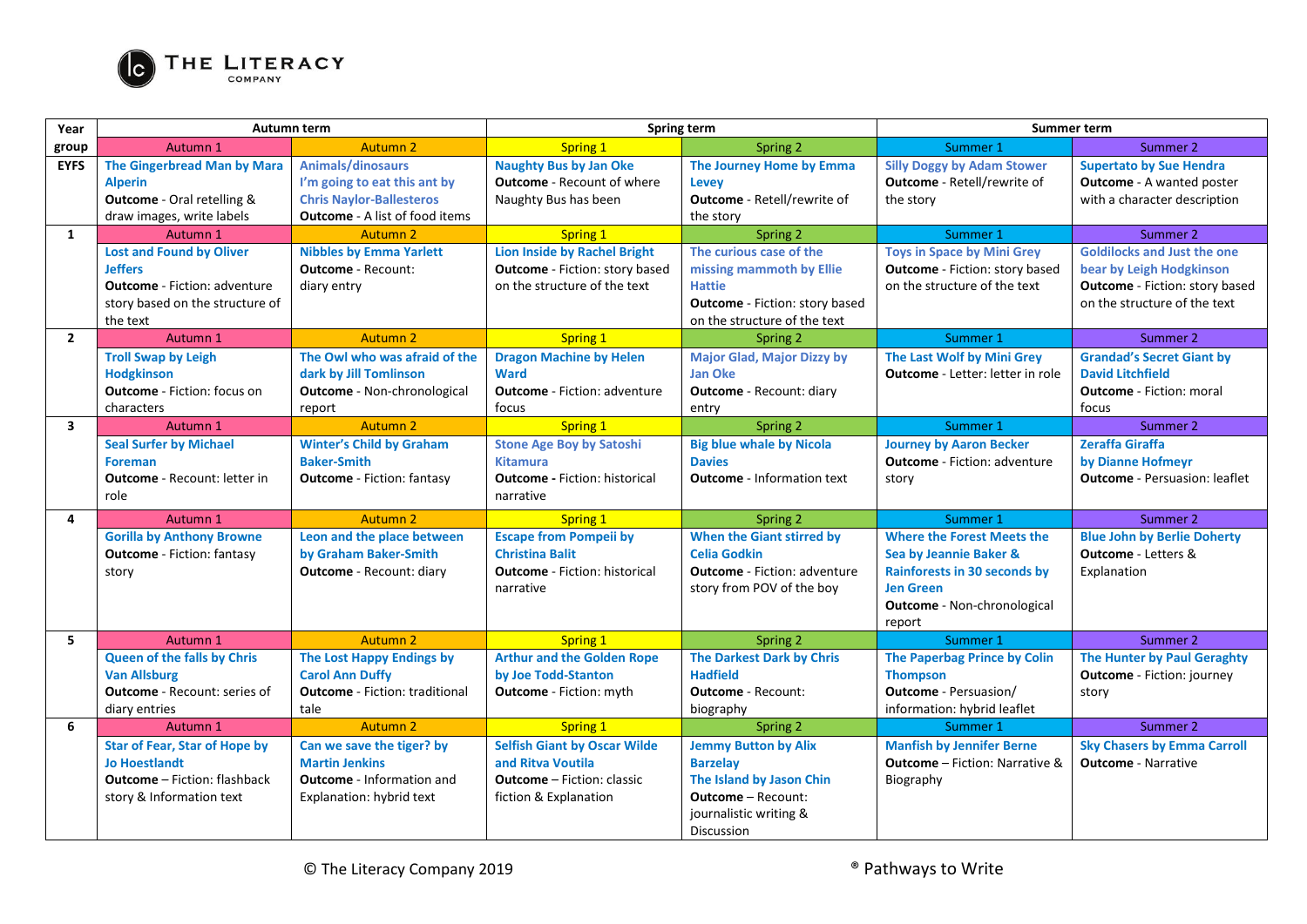

| <b>EYFS</b> | Autumn 1                                                                                                                                                                                                                                                                                                                                                                                               | <b>Autumn 2</b>                                                                                                                                                                                                                                                                             | <b>Spring 1</b>                                                                                                                                                                                                                                                                                                                                            | Spring 2                                                                                                                                                                                               | Summer 1                                                                                                                                                                                                                                                                                                                                                                               | Summer 2                                                                                                                                                                                                                                                                                                                                                                                                                                                                  |
|-------------|--------------------------------------------------------------------------------------------------------------------------------------------------------------------------------------------------------------------------------------------------------------------------------------------------------------------------------------------------------------------------------------------------------|---------------------------------------------------------------------------------------------------------------------------------------------------------------------------------------------------------------------------------------------------------------------------------------------|------------------------------------------------------------------------------------------------------------------------------------------------------------------------------------------------------------------------------------------------------------------------------------------------------------------------------------------------------------|--------------------------------------------------------------------------------------------------------------------------------------------------------------------------------------------------------|----------------------------------------------------------------------------------------------------------------------------------------------------------------------------------------------------------------------------------------------------------------------------------------------------------------------------------------------------------------------------------------|---------------------------------------------------------------------------------------------------------------------------------------------------------------------------------------------------------------------------------------------------------------------------------------------------------------------------------------------------------------------------------------------------------------------------------------------------------------------------|
|             | <b>The Gingerbread Man</b><br>by Mara Alperin<br><b>Biscuit bear by Mini Grey</b><br>Rosie's Walk by Pat Hutchins<br>A great big cuddle by Michael<br><b>Rosen</b>                                                                                                                                                                                                                                     | I'm going to eat this ant<br>by Chris Naylor-<br><b>Ballesteros</b><br>Flashlight by Lizi Boyd<br>Guess who's in the trees by<br>Camilla Bedoyere<br>A great big cuddle by Michael<br>Rosen                                                                                                 | <b>Naughty Bus by Jan Oke</b><br>On the road with Mavis and<br>Marge by Niamh Sharkey<br>You can't take an elephant on the<br>bus by Patricia Cleveland Peck<br>The train ride by June Crebbin                                                                                                                                                             | <b>The Journey Home by</b><br><b>Emma Levey</b><br>Hattie Peck by Emma Levey<br>Home by Carson Ellis<br>The way back home by Oliver<br><b>Jeffers</b>                                                  | <b>Silly Doggy by Adam</b><br><b>Stower</b><br>A great big cuddle by Michael<br><b>Rosen</b><br>Naughty Kitty by Adam Stower<br><b>Hairy Maclary by Linley Dodd</b>                                                                                                                                                                                                                    | <b>Supertato by Sue</b><br><b>Hendra</b><br>Even superheroes have bad days<br>by Shelley Becker<br>Super duck by Jez Alborough<br>Supertato series                                                                                                                                                                                                                                                                                                                        |
|             | <b>Outcome</b>                                                                                                                                                                                                                                                                                                                                                                                         | <b>Outcome</b>                                                                                                                                                                                                                                                                              | <b>Outcome</b>                                                                                                                                                                                                                                                                                                                                             | <b>Outcome</b>                                                                                                                                                                                         | <b>Outcome</b>                                                                                                                                                                                                                                                                                                                                                                         | <b>Outcome</b>                                                                                                                                                                                                                                                                                                                                                                                                                                                            |
|             | Oral retelling of story<br>Draw images and write<br>labels to represent the<br>story                                                                                                                                                                                                                                                                                                                   | A list of food items for<br>another animal                                                                                                                                                                                                                                                  | Recount of where Naughty<br>Bus has been                                                                                                                                                                                                                                                                                                                   | Retell/rewrite of the story                                                                                                                                                                            | Retell/rewrite of the story                                                                                                                                                                                                                                                                                                                                                            | A wanted poster for Evil<br>Pea with a character<br>description                                                                                                                                                                                                                                                                                                                                                                                                           |
|             | <b>Development matters</b><br>40-60 months                                                                                                                                                                                                                                                                                                                                                             | <b>Development matters</b><br>40-60 months                                                                                                                                                                                                                                                  | <b>Development matters</b><br>40-60 months/ELG                                                                                                                                                                                                                                                                                                             | <b>Development matters</b><br>40-60 months/ELG                                                                                                                                                         | <b>ELG</b>                                                                                                                                                                                                                                                                                                                                                                             | <b>ELG-</b> supporting transition<br>into Year 1                                                                                                                                                                                                                                                                                                                                                                                                                          |
|             | <b>Writing</b>                                                                                                                                                                                                                                                                                                                                                                                         | <b>Writing</b>                                                                                                                                                                                                                                                                              | <b>Writing</b>                                                                                                                                                                                                                                                                                                                                             | <b>Writing</b>                                                                                                                                                                                         | Writing                                                                                                                                                                                                                                                                                                                                                                                | Writing                                                                                                                                                                                                                                                                                                                                                                                                                                                                   |
|             | Give meaning to the<br>marks as they draw,<br>write and paint<br>Hear and say the initial<br>$\bullet$<br>sounds in words<br>Link sounds to letters,<br>$\bullet$<br>naming and sounding<br>the letters of the<br>alphabet<br>Use some clearly<br>$\bullet$<br>identifiable letters to<br>communicate meaning<br>representing some<br>sounds currently and<br>in sequence<br>Write labels<br>$\bullet$ | Begin to break the<br>flow of speech into<br>words<br>Hear and say the initial<br>$\bullet$<br>sound in words<br>Link sounds to letters,<br>$\bullet$<br>naming and sounding<br>the letters of the<br>alphabet<br>Write labels and<br>$\bullet$<br>captions<br>Write CVC words<br>$\bullet$ | Begin to break the<br>flow of speech into<br>words<br>Write labels and<br>$\bullet$<br>captions<br>Attempts to write<br>$\bullet$<br>short sentences in<br>meaningful contexts<br>Use phonic knowledge<br>$\bullet$<br>to write words in way<br>which match their<br>spoken sounds<br>Spell some common<br>$\bullet$<br>irregular words<br>Write CVC words | Attempts to write<br>short sentences in<br>meaningful contexts<br>Use phonic knowledge<br>$\bullet$<br>to write words in ways<br>which match spoken<br>sounds<br>Apply taught digraphs<br>into writing | Use phonic knowledge<br>$\bullet$<br>to write words in ways<br>which match spoken<br>sounds<br>Spell some common<br>$\bullet$<br>irregular words<br>Write simple<br>$\bullet$<br>sentences which can<br>be read by themselves<br>and others<br>Apply taught digraphs<br>$\bullet$<br>and trigraphs into<br>writing<br>Begin to write words<br>$\bullet$<br>with adjacent<br>consonants | Use phonic knowledge<br>$\bullet$<br>to write words in ways<br>which match spoken<br>sounds<br>Spell some common<br>$\bullet$<br>irregular words<br>Write simple<br>$\bullet$<br>sentences which can<br>be read by themselves<br>and others<br>$\bullet$<br>Write phonetically<br>plausible words<br>Use key features of<br>narrative in own<br>writing (EXC)<br>Have an awareness of<br>$\bullet$<br>a capital letter and full<br>stop when writing a<br>simple sentence |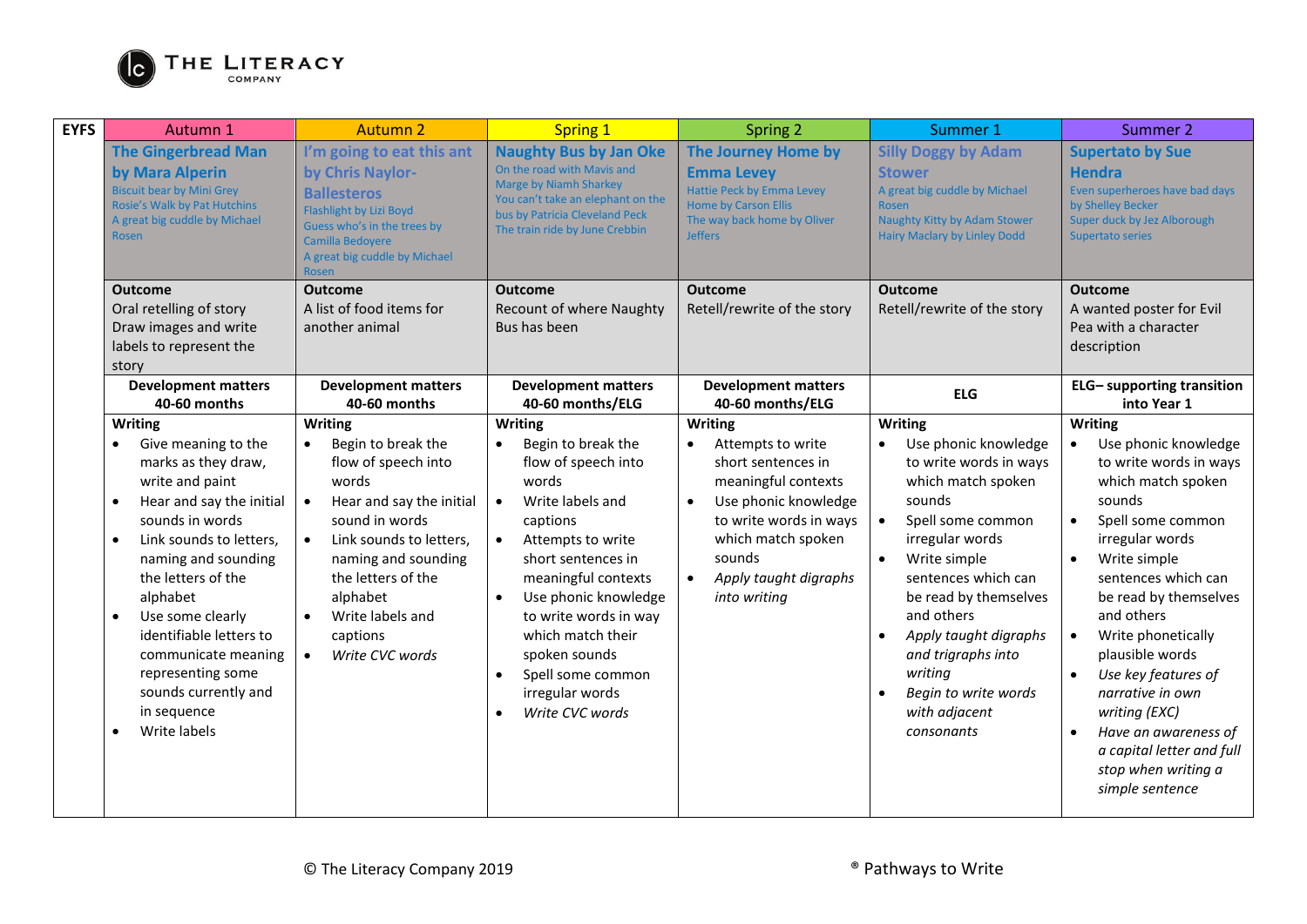

| $\mathbf{1}$ | Autumn 1                                                                  | <b>Autumn 2</b>                                                                                            | <b>Spring 1</b>                                                         | Spring 2                                                                       | Summer 1                                                          | Summer 2                                                           |
|--------------|---------------------------------------------------------------------------|------------------------------------------------------------------------------------------------------------|-------------------------------------------------------------------------|--------------------------------------------------------------------------------|-------------------------------------------------------------------|--------------------------------------------------------------------|
|              | <b>Lost and Found by Oliver</b>                                           | <b>Nibbles by Emma Yarlett</b>                                                                             | The Lion Inside by Rachel                                               | <b>The Curious Case of the</b>                                                 | <b>Toys in Space by Mini</b>                                      | <b>Goldilocks and just the</b>                                     |
|              | <b>Jeffers</b>                                                            | Goldilocks and the three bears by Emma<br><b>Chichester Clark</b>                                          | <b>Bright</b>                                                           | <b>Missing Mammoth by</b>                                                      | <b>Grey</b>                                                       | one bear by Leigh                                                  |
|              | Salina Yoon's Penguin stories<br>Be brave little penguin by Giles Andreae | Little Red Riding Hood and Jack and the                                                                    | How to be a lion by Ed Vere<br>The tiger who came to tea by Judith Kerr | <b>Ellie Hattie</b>                                                            | Space Dog by Mini Grey<br>It was a dark and stormy night by Janet | <b>Hodgkinson</b>                                                  |
|              | The Emperor's egg by Martin Jenkins                                       | <b>Beanstalk texts</b><br>The Gruffalo by Julia Donaldson                                                  | Mog the forgetful cat by Judith Kerr                                    | Lost in the toy museum by David Lucas<br><b>Woolly Mammoth by Mick Manning</b> | and Allan Ahlberg                                                 | Old bear stories by Jane Hissey<br><b>Dogger by Shirley Hughes</b> |
|              | The penguin who wanted to find out by<br><b>Jill Tomlinson</b>            | Where the wild things are<br>by Maurice Sendak                                                             |                                                                         | How to wash a woolly mammoth by<br>Michelle Robinson and Kate Hindley          | One true bear by Ted Dewan                                        | <b>Scaredy bear by Steve Smallman</b>                              |
|              | <b>Outcome</b>                                                            | <b>Outcome</b>                                                                                             | <b>Outcome</b>                                                          | <b>Outcome</b>                                                                 | <b>Outcome</b>                                                    | <b>Outcome</b>                                                     |
|              | Fiction: adventure story                                                  | Recount: diary entry                                                                                       | Fiction: journey story based                                            | Fiction: adventure story                                                       | Fiction: fantasy story based                                      | Fiction: traditional story                                         |
|              | based on the structure of                                                 | <b>Greater Depth</b>                                                                                       | on the structure of The Lion                                            | based on the structure of                                                      | on the structure of Toys in                                       | based on the structure of                                          |
|              | Lost and Found                                                            | Add in further details about                                                                               | Inside.                                                                 | The Curious Case of the                                                        | Space.                                                            | Goldilocks and just the one                                        |
|              | <b>Greater Depth</b>                                                      | other characters' feelings                                                                                 | <b>Greater Depth</b>                                                    | Missing Mammoth.                                                               | <b>Greater Depth</b>                                              | bear.                                                              |
|              | Change the setting of the                                                 |                                                                                                            | Change both animals in the                                              | <b>Greater Depth</b>                                                           | Choose their own toy to                                           | <b>Greater Depth</b>                                               |
|              | story                                                                     |                                                                                                            | story.                                                                  | Change the setting of the                                                      | write about and change the                                        | Change the animal and the                                          |
|              |                                                                           |                                                                                                            |                                                                         | story.                                                                         | space creature.                                                   | setting                                                            |
|              |                                                                           |                                                                                                            |                                                                         |                                                                                | Extension: instructions                                           | Extension: non-                                                    |
|              |                                                                           |                                                                                                            |                                                                         |                                                                                |                                                                   | chronological report                                               |
|              | <b>Sentence</b>                                                           | Sentence                                                                                                   | <b>Sentence</b>                                                         | Sentence                                                                       | Sentence                                                          | Sentence                                                           |
|              | Combine words to make                                                     | Join words using and                                                                                       | Join words and clauses using                                            | Join words and clauses using                                                   | Join words and clauses using                                      | Join words and clauses using                                       |
|              | sentences                                                                 |                                                                                                            | and                                                                     | and                                                                            | and                                                               | and                                                                |
|              | Text                                                                      | <b>Text</b>                                                                                                | <b>Text</b>                                                             | <b>Text</b>                                                                    | <b>Text</b>                                                       | Use simple description<br><b>Text</b>                              |
|              |                                                                           | Use plural noun suffixes -s and                                                                            | Add suffixes to verbs where no                                          | Add suffixes to verbs where no                                                 | Add suffixes to verbs where no                                    | Sequence sentences to form                                         |
|              |                                                                           | -es                                                                                                        | change is needed to the root                                            | change is needed to the root                                                   | change is needed to the root                                      | short narratives (link ideas or                                    |
|              |                                                                           | Sequence sentences to form                                                                                 | Change the meaning of verbs                                             |                                                                                | Change the meaning of verbs                                       | events by pronoun)                                                 |
|              |                                                                           | short narratives (link ideas or                                                                            | and adjectives by adding the                                            |                                                                                | and adjectives by adding prefix                                   |                                                                    |
|              | <b>Punctuation</b>                                                        | events by pronoun)<br>Punctuation                                                                          | prefix un-<br><b>Punctuation</b>                                        | <b>Punctuation</b>                                                             | un-<br>Punctuation                                                | <b>Punctuation</b>                                                 |
|              | Leave spaces between words                                                | Punctuate sentences using a                                                                                | Punctuate sentences using a                                             | Punctuate sentences using a                                                    | Punctuate sentences using a                                       | Use a capital letter for places                                    |
|              | Begin to use capital letters and                                          | capital letter and a full stop                                                                             | capital letter and a full stop,                                         | capital letter and a full stop,                                                | capital letter and a full stop,                                   | and days of the week                                               |
|              | full stops                                                                | Use a capital letter for names                                                                             | some question marks and                                                 | question mark or exclamation                                                   | question mark or exclamation                                      | Punctuate sentences using a                                        |
|              | Use a capital letter for names                                            | of people                                                                                                  | exclamation marks                                                       | mark                                                                           | mark                                                              | capital letter, full stop,                                         |
|              | of people and the personal<br>pronoun 'l'                                 |                                                                                                            |                                                                         |                                                                                |                                                                   | question mark or exclamation<br>mark                               |
|              |                                                                           | Word Throughout each unit of Pathways to Write there will be opportunities to teach and apply word skills: |                                                                         |                                                                                |                                                                   |                                                                    |
|              | Spell words containing each of the 40+ phonemes already taught            |                                                                                                            |                                                                         |                                                                                |                                                                   |                                                                    |
|              | Spell common exception words                                              |                                                                                                            |                                                                         |                                                                                |                                                                   |                                                                    |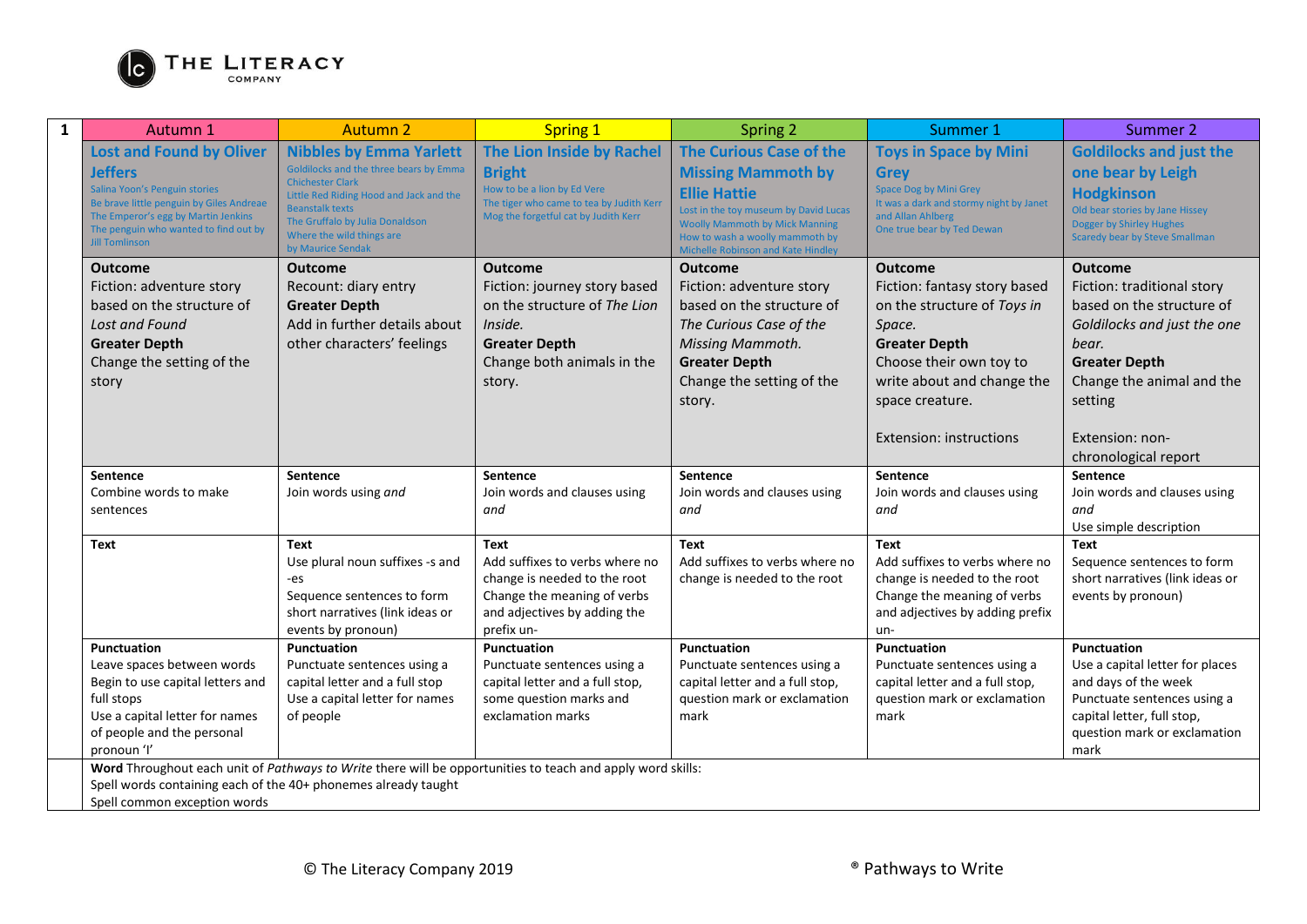

| $\overline{2}$ | Autumn 1                      | <b>Autumn 2</b>                                                                                         | <b>Spring 1</b>                         | Spring 2                           | Summer 1                        | Summer 2                                                |  |
|----------------|-------------------------------|---------------------------------------------------------------------------------------------------------|-----------------------------------------|------------------------------------|---------------------------------|---------------------------------------------------------|--|
|                | <b>Troll Swap by Leigh</b>    | The Owl who was afraid                                                                                  | <b>Dragon Machine by</b>                | <b>Major Glad, Major Dizzy</b>     | The Last Wolf by Mini           | <b>Grandad's Secret Giant</b>                           |  |
|                | <b>Hodgkinson</b>             | of the dark by Jill                                                                                     | <b>Helen Ward</b>                       | by Jan Oke                         | <b>Grey</b>                     | by David Litchfield                                     |  |
|                | Trolls go home by Alan        | <b>Tomlinson</b> (picture book)                                                                         | The Dragonsitter series by Josh         | <b>Naughty Amelia Jane by Enid</b> | Fantastic Mr. Fox by Roald Dahl | The BFG by Roald Dahl                                   |  |
|                | <b>MacDonald</b>              | The Owl who was afraid of the dark by<br><b>Jill Tomlinson (chapter book)</b>                           | Lacey                                   | <b>Blyton</b>                      |                                 |                                                         |  |
|                | <b>Outcome</b>                | <b>Outcome</b>                                                                                          | <b>Outcome</b>                          | <b>Outcome</b>                     | Outcome                         | <b>Outcome</b>                                          |  |
|                | Fiction: story with focus on  | Non-chronological report:                                                                               | Fiction: story with                     | Recount: diary entry from          | Letter: letter in role as the   | Fiction: story with moral                               |  |
|                | characters                    | report about owls                                                                                       | adventure focus                         | point of view of a toy             | character persuading to         | focus                                                   |  |
|                | <b>Greater Depth</b>          | <b>Greater Depth</b>                                                                                    | <b>Greater Depth</b>                    | <b>Greater Depth</b>               | save the trees                  | <b>Greater Depth</b>                                    |  |
|                | Story about two               | Alter the layout to include                                                                             | Story written in 1 <sup>st</sup> person | Diary entry to include the         | <b>Greater Depth</b>            | Story from the point of                                 |  |
|                | independently invented        | own subheadings and extra                                                                               |                                         | feelings of the other              | Real life letter to specific    | view of the giant                                       |  |
|                | contrasting characters who    | features                                                                                                |                                         | character                          | audience e.g. local MP          |                                                         |  |
|                | swap places                   |                                                                                                         |                                         |                                    |                                 |                                                         |  |
|                | Sentence                      | Sentence                                                                                                | Sentence                                | Sentence                           | Sentence                        | Sentence                                                |  |
|                | Use subordination (because)   | Use co-ordination (but, or)                                                                             | Write sentences with different          | Use present and past tenses        | Use subordination (if, that)    | Use present and past tenses                             |  |
|                | and co-ordination (and)       | Add -ly to turn adjectives into                                                                         | forms: statement, question,             | correctly and consistently         | Add -er and -est to adjectives  | correctly and consistently                              |  |
|                | Use expanded noun phrases     | adverbs                                                                                                 | exclamation, command                    | Use the progressive form of        | Use homophones and near         | including the progressive form                          |  |
|                | to describe and specify       |                                                                                                         | Use subordination (apply                | verbs in the present and past      | homophones                      | Use subordination (using                                |  |
|                |                               |                                                                                                         | because, introduce when)                | tense                              |                                 | when, if, that, or because) and                         |  |
|                |                               |                                                                                                         | Use present and past tenses             | Use subordination (apply           |                                 | co-ordination (using or, and,                           |  |
|                |                               |                                                                                                         | correctly and consistently              | because, when; introduce           |                                 | or but)                                                 |  |
|                |                               |                                                                                                         | (some progressive)                      | that)                              |                                 | Use expanded noun phrases                               |  |
|                |                               |                                                                                                         |                                         |                                    |                                 | to describe and specify                                 |  |
|                |                               |                                                                                                         |                                         |                                    |                                 | Add suffixes to spell longer<br>words (e.g -ment,- ful) |  |
|                | Text                          | <b>Text</b>                                                                                             | <b>Text</b>                             | <b>Text</b>                        | <b>Text</b>                     | Text                                                    |  |
|                | Plan or say out loud what is  | Write for different purposes                                                                            | Read aloud with intonation              | Write down ideas, key words,       | Write down ideas, key words,    | Make simple additions,                                  |  |
|                | going to be written about     |                                                                                                         |                                         | new vocabulary                     | new vocabulary                  | revisions and corrections                               |  |
|                | Punctuation                   | <b>Punctuation</b>                                                                                      | Punctuation                             | Punctuation                        | Punctuation                     | Punctuation                                             |  |
|                | Use punctuation correctly -   | Use commas to separate items                                                                            | Use punctuation correctly -             | Use punctuation correctly -        | Use punctuation correctly -     | Proof-read to check for errors                          |  |
|                | full stops, capital letters   | in a list                                                                                               | exclamation marks, question             | apostrophes for the                | apostrophes for contracted      | in spelling, grammar and                                |  |
|                |                               |                                                                                                         | marks                                   | possessive (singular)              | forms                           | punctuation                                             |  |
|                |                               | Word Throughout each unit of Pathways to Write there will be opportunities to apply word skills:        |                                         |                                    |                                 |                                                         |  |
|                |                               | Spell many words correctly by segmenting spoken words into phonemes and representing these by graphemes |                                         |                                    |                                 |                                                         |  |
|                | Spell common exception words. |                                                                                                         |                                         |                                    |                                 |                                                         |  |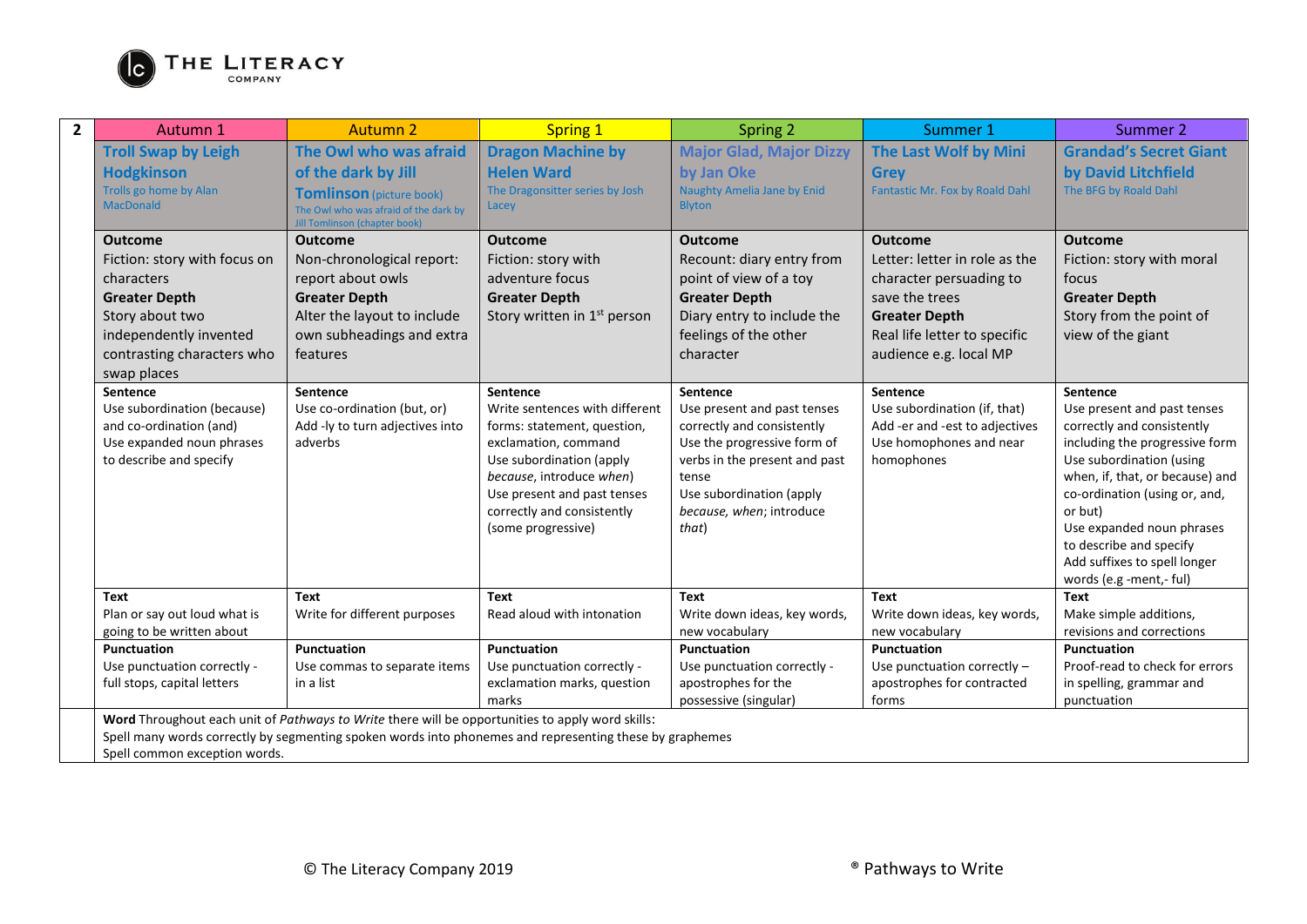

| 3 | Autumn 1                                                                                                                                            | <b>Autumn 2</b>                                                                                                                                                                  | <b>Spring 1</b>                                                                                                                                                                   | Spring 2                                                                                                                                                                                             | Summer 1                                                                                                                                                                                                                                                                   | Summer 2                                                                                                                                                                                              |
|---|-----------------------------------------------------------------------------------------------------------------------------------------------------|----------------------------------------------------------------------------------------------------------------------------------------------------------------------------------|-----------------------------------------------------------------------------------------------------------------------------------------------------------------------------------|------------------------------------------------------------------------------------------------------------------------------------------------------------------------------------------------------|----------------------------------------------------------------------------------------------------------------------------------------------------------------------------------------------------------------------------------------------------------------------------|-------------------------------------------------------------------------------------------------------------------------------------------------------------------------------------------------------|
|   | <b>Seal Surfer by Michael</b><br><b>Foreman</b><br>Dancing Bear by Michael<br><b>Morpurgo</b>                                                       | <b>Winter's Child by Angela</b><br><b>McAllister</b><br>Ice Palace by Robert Swindell                                                                                            | <b>Stone Age Boy by</b><br>Satoshi Kitamura<br>The Iron Man by Ted Hughes                                                                                                         | <b>Big Blue Whale by Nicola</b><br><b>Davies</b><br>This morning I met a whale by<br><b>Michael Morpurgo</b>                                                                                         | <b>Journey by Aaron Becker</b><br>Tilly Mint Tales by Berlie Doherty                                                                                                                                                                                                       | <b>Zeraffa Giraffa</b><br>by Dianne Hofmeyr<br>The White Fox by Jackie Morris                                                                                                                         |
|   | <b>Outcome</b><br>Recount: letter in role<br><b>Greater Depth</b><br>Write a letter from<br>Grandad in response to one<br>of his grandson's letters | <b>Outcome</b><br>Fiction: fantasy story based<br>on a fable<br><b>Greater Depth</b><br>Narrative from a different<br>POV                                                        | <b>Outcome</b><br>Fiction: write a story set in<br>the Stone Age<br><b>Greater Depth</b><br>Write from the POV of a<br>person from the Stone Age                                  | <b>Outcome</b><br>Persuasion: informative<br>article persuading for the<br>protection of the blue<br>whale<br><b>Greater Depth</b><br>Include a fact file about<br>other endangered sea<br>creatures | <b>Outcome</b><br>Fiction: adventure story<br>based on Journey using the<br>language of Berlie Doherty<br><b>Greater Depth</b><br>Include a new setting route<br>to lead from one place into<br>another                                                                    | <b>Outcome</b><br>Persuasion: tourism leaflet<br>for the Jardin des Plantes in<br>Paris<br><b>Greater Depth</b><br>Include a section of a<br>researched Paris landmark                                |
|   | <b>Sentence</b><br>Use prepositions to express<br>time, place and cause.                                                                            | <b>Sentence</b><br>Use conjunctions and adverbs<br>to express, time, place and<br>cause<br>Use a or an according to<br>whether the next word begins<br>with a vowel or consonant | Sentence<br>Form nouns with a range of<br>prefixes<br>Use present and past tenses<br>correctly and consistently<br>including the progressive form<br>and the present perfect form | Sentence<br>Build an increasing range of<br>sentence structures<br>Use adverbs to express time,<br>place and cause                                                                                   | <b>Sentence</b><br>Use the present perfect form<br>of verbs in contrast to the past<br>tense<br>Use prepositions, conjunctions<br>and adverbs to express time,<br>place and cause<br>Use a or an according to<br>whether the next word begins<br>with a vowel or consonant | <b>Sentence</b><br>Build an increasing range of<br>sentence structures<br>Use present and past tenses<br>correctly and consistently<br>including the progressive form<br>and the present perfect form |
|   | <b>Text</b><br>Group related ideas into<br>paragraphs<br>Build a varied and rich<br>vocabulary                                                      | <b>Text</b><br>In narratives, create<br>characters, settings and plot                                                                                                            | <b>Text</b><br>Build a varied and rich<br>vocabulary                                                                                                                              | <b>Text</b><br>Assess the effectiveness of<br>own and others' writing (non-<br>fiction)<br>Use headings and sub-<br>headings to aid presentation                                                     | Text<br>Group related ideas into<br>paragraphs                                                                                                                                                                                                                             | <b>Text</b><br>In non-narrative material, use<br>simple organisational devices<br>including headings and sub-<br>headings to aid presentation                                                         |
|   | Punctuation<br>Use inverted commas to<br>punctuate direct speech<br>(introduction)                                                                  | Punctuation<br>Use inverted commas to<br>punctuate direct speech                                                                                                                 | Punctuation<br>Use inverted commas to<br>punctuate direct speech (and<br>to show relationship between<br>two characters)                                                          | <b>Punctuation</b>                                                                                                                                                                                   | <b>Punctuation</b>                                                                                                                                                                                                                                                         | <b>Punctuation</b>                                                                                                                                                                                    |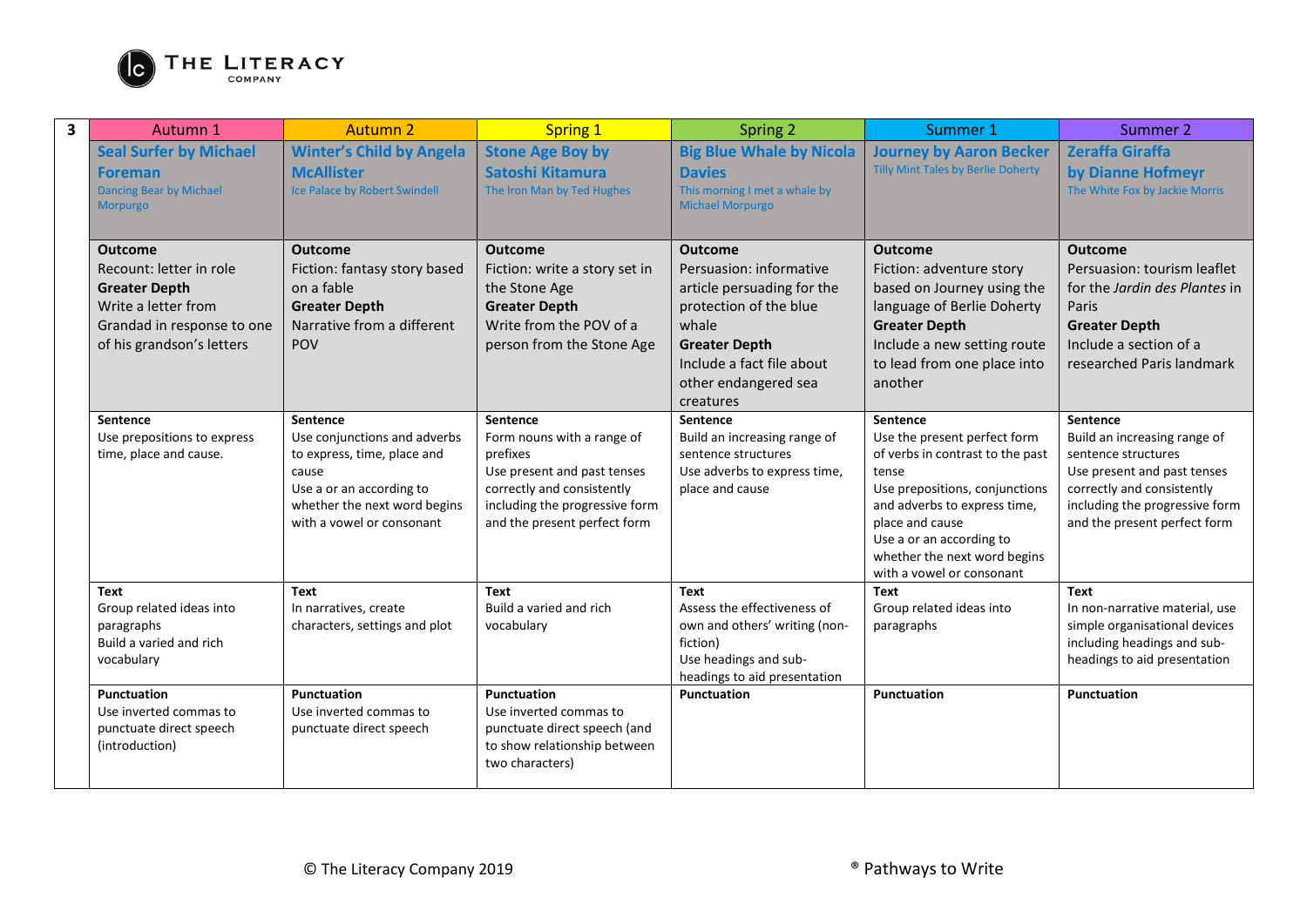

| <b>Escape from Pompeii by</b><br><b>Gorilla by Anthony</b><br>Leon and the place<br><b>When the Giant stirred</b><br><b>Where the Forest Meets</b><br><b>Blue John by Berlie</b><br>between by Graham<br><b>Christina Balit</b><br>by Celia Godkin<br>the Sea by Jeannie<br><b>Doherty</b><br><b>Browne</b><br>Journey to the Centre of the Earth<br>Alternative Berlie Doherty novel or<br>The One and Only Ivan by<br>Pompeii: A Roman Girl's Diary by<br><b>Baker &amp; Rainforests in</b><br><b>Baker-Smith</b><br>A Bear Grylls Adventure: Cave<br><b>Usborne Young Reader</b><br>Katherine Applegate<br><b>Sue Reid</b><br>The Big-Top Mysteries: The Case<br><b>30 Seconds by Jen Green</b><br>or Ariki and the Island of Wonders<br><b>Challenge by Bear Grylls</b><br>of the Vanishing Granny by<br>The Boy Who Biked the World:<br>by Nicola Davies<br><b>Alexander McCall Smith</b><br>Part 1 On the Road to Africa by<br><b>Alastair Humphreys</b><br><b>Outcome</b><br><b>Outcome</b><br><b>Outcome</b><br><b>Outcome</b><br><b>Outcome</b><br><b>Outcome</b><br>Fiction: historical narrative<br>Fiction: fantasy story<br>Recount: diary from Leon's<br>Fiction: adventure story<br>Information text:<br>Letters: letter to a caving<br><b>Greater Depth</b><br>point of view<br>from character's point of<br>from POV of the boy<br>information board for a<br>enthusiast, including an<br>Re-tell the story from dad's<br><b>Greater Depth</b><br><b>Greater Depth</b><br>explanation<br>rainforest exhibit<br>view<br>Write from a different POV<br>Write from the POV of the<br>viewpoint or include<br><b>Greater Depth</b><br><b>Greater Depth</b><br><b>Greater Depth</b><br>Include a paragraph of<br>Write from the POV of the<br>Include an interactive<br>speech<br>God<br>information.<br>captain<br>element<br><b>Sentence</b><br>Sentence<br>Sentence<br>Sentence<br>Sentence<br><b>Sentence</b><br>Expand noun phrases by the<br>Extend the range of sentences<br>Variety of verb forms used<br>Expand noun phrases by the<br>Build a varied and rich<br>Build a varied and rich<br>addition of modifying<br>with more than one clause by<br>correctly and consistently<br>addition of modifying<br>vocabulary<br>vocabulary and an increasing<br>adjectives, nouns and<br>using a wider range of<br>including the progressive and<br>adjectives, nouns and<br>Propose changes to grammar<br>range of sentence structures<br>the present perfect forms<br>prepositional phrases<br>conjunctions<br>prepositional phrases<br>and vocabulary to improve<br>Variety of verb forms used<br>Use fronted adverbials<br>Use Standard English forms for<br>Use Standard English forms for<br>correctly and consistently<br>consistency<br>verb inflections<br>verb inflections<br>including the progressive and<br>the present perfect forms<br><b>Text</b><br>Text<br>Text<br>Text<br><b>Text</b><br>Text<br>Build a varied and rich<br>Organise paragraphs around a<br>Organise paragraphs around a<br>Use paragraphs to organise<br>Use paragraphs to organise<br>Choose nouns or pronouns<br>information and ideas around<br>theme (to organise and<br>vocabulary<br>theme (using fronted<br>appropriately for clarity and<br>information and ideas around<br>adverbials to introduce or<br>cohesion and to avoid<br>sequence more extended<br>a theme<br>a theme<br>narrative structures)<br>connect paragraphs)<br>repetition<br>Choose nouns or pronouns<br>appropriately for clarity and<br>cohesion and to avoid<br>repetition<br><b>Punctuation</b><br><b>Punctuation</b><br><b>Punctuation</b><br><b>Punctuation</b><br>Punctuation<br>Punctuation<br>Use commas after fronted<br>Indicate possession by using<br>Use and punctuate direct<br>Use and punctuate direct<br>Indicate possession by using<br>adverbials<br>the possessive apostrophe<br>speech (using dialogue to<br>speech<br>the possessive apostrophe<br>with plural nouns.<br>show the relationship<br>Use commas after fronted<br>with plural nouns.<br>Re-cap: Use inverted commas<br>for direct speech (Year 3)<br>The grammatical difference<br>between characters)<br>The grammatical difference<br>adverbials<br>between plural and possessive<br>between plural and possessive | 4 | Autumn 1 | <b>Autumn 2</b>               | <b>Spring 1</b> | <b>Spring 2</b> | Summer 1 | <b>Summer 2</b> |
|-----------------------------------------------------------------------------------------------------------------------------------------------------------------------------------------------------------------------------------------------------------------------------------------------------------------------------------------------------------------------------------------------------------------------------------------------------------------------------------------------------------------------------------------------------------------------------------------------------------------------------------------------------------------------------------------------------------------------------------------------------------------------------------------------------------------------------------------------------------------------------------------------------------------------------------------------------------------------------------------------------------------------------------------------------------------------------------------------------------------------------------------------------------------------------------------------------------------------------------------------------------------------------------------------------------------------------------------------------------------------------------------------------------------------------------------------------------------------------------------------------------------------------------------------------------------------------------------------------------------------------------------------------------------------------------------------------------------------------------------------------------------------------------------------------------------------------------------------------------------------------------------------------------------------------------------------------------------------------------------------------------------------------------------------------------------------------------------------------------------------------------------------------------------------------------------------------------------------------------------------------------------------------------------------------------------------------------------------------------------------------------------------------------------------------------------------------------------------------------------------------------------------------------------------------------------------------------------------------------------------------------------------------------------------------------------------------------------------------------------------------------------------------------------------------------------------------------------------------------------------------------------------------------------------------------------------------------------------------------------------------------------------------------------------------------------------------------------------------------------------------------------------------------------------------------------------------------------------------------------------------------------------------------------------------------------------------------------------------------------------------------------------------------------------------------------------------------------------------------------------------------------------------------------------------------------------------------------------------------------------------------------------------------------------------------------------------------------------------------------------------------------------------------------------------------------------------------------------------------------------------------------------------------------------------------------------------------------------------------------------------------------------------------------------------------------------------------------------------------------------------------------------------------------------------------------------------------------------------------------------------------------------------------------|---|----------|-------------------------------|-----------------|-----------------|----------|-----------------|
|                                                                                                                                                                                                                                                                                                                                                                                                                                                                                                                                                                                                                                                                                                                                                                                                                                                                                                                                                                                                                                                                                                                                                                                                                                                                                                                                                                                                                                                                                                                                                                                                                                                                                                                                                                                                                                                                                                                                                                                                                                                                                                                                                                                                                                                                                                                                                                                                                                                                                                                                                                                                                                                                                                                                                                                                                                                                                                                                                                                                                                                                                                                                                                                                                                                                                                                                                                                                                                                                                                                                                                                                                                                                                                                                                                                                                                                                                                                                                                                                                                                                                                                                                                                                                                                                                         |   |          |                               |                 |                 |          |                 |
|                                                                                                                                                                                                                                                                                                                                                                                                                                                                                                                                                                                                                                                                                                                                                                                                                                                                                                                                                                                                                                                                                                                                                                                                                                                                                                                                                                                                                                                                                                                                                                                                                                                                                                                                                                                                                                                                                                                                                                                                                                                                                                                                                                                                                                                                                                                                                                                                                                                                                                                                                                                                                                                                                                                                                                                                                                                                                                                                                                                                                                                                                                                                                                                                                                                                                                                                                                                                                                                                                                                                                                                                                                                                                                                                                                                                                                                                                                                                                                                                                                                                                                                                                                                                                                                                                         |   |          |                               |                 |                 |          |                 |
|                                                                                                                                                                                                                                                                                                                                                                                                                                                                                                                                                                                                                                                                                                                                                                                                                                                                                                                                                                                                                                                                                                                                                                                                                                                                                                                                                                                                                                                                                                                                                                                                                                                                                                                                                                                                                                                                                                                                                                                                                                                                                                                                                                                                                                                                                                                                                                                                                                                                                                                                                                                                                                                                                                                                                                                                                                                                                                                                                                                                                                                                                                                                                                                                                                                                                                                                                                                                                                                                                                                                                                                                                                                                                                                                                                                                                                                                                                                                                                                                                                                                                                                                                                                                                                                                                         |   |          |                               |                 |                 |          |                 |
|                                                                                                                                                                                                                                                                                                                                                                                                                                                                                                                                                                                                                                                                                                                                                                                                                                                                                                                                                                                                                                                                                                                                                                                                                                                                                                                                                                                                                                                                                                                                                                                                                                                                                                                                                                                                                                                                                                                                                                                                                                                                                                                                                                                                                                                                                                                                                                                                                                                                                                                                                                                                                                                                                                                                                                                                                                                                                                                                                                                                                                                                                                                                                                                                                                                                                                                                                                                                                                                                                                                                                                                                                                                                                                                                                                                                                                                                                                                                                                                                                                                                                                                                                                                                                                                                                         |   |          |                               |                 |                 |          |                 |
|                                                                                                                                                                                                                                                                                                                                                                                                                                                                                                                                                                                                                                                                                                                                                                                                                                                                                                                                                                                                                                                                                                                                                                                                                                                                                                                                                                                                                                                                                                                                                                                                                                                                                                                                                                                                                                                                                                                                                                                                                                                                                                                                                                                                                                                                                                                                                                                                                                                                                                                                                                                                                                                                                                                                                                                                                                                                                                                                                                                                                                                                                                                                                                                                                                                                                                                                                                                                                                                                                                                                                                                                                                                                                                                                                                                                                                                                                                                                                                                                                                                                                                                                                                                                                                                                                         |   |          |                               |                 |                 |          |                 |
|                                                                                                                                                                                                                                                                                                                                                                                                                                                                                                                                                                                                                                                                                                                                                                                                                                                                                                                                                                                                                                                                                                                                                                                                                                                                                                                                                                                                                                                                                                                                                                                                                                                                                                                                                                                                                                                                                                                                                                                                                                                                                                                                                                                                                                                                                                                                                                                                                                                                                                                                                                                                                                                                                                                                                                                                                                                                                                                                                                                                                                                                                                                                                                                                                                                                                                                                                                                                                                                                                                                                                                                                                                                                                                                                                                                                                                                                                                                                                                                                                                                                                                                                                                                                                                                                                         |   |          |                               |                 |                 |          |                 |
|                                                                                                                                                                                                                                                                                                                                                                                                                                                                                                                                                                                                                                                                                                                                                                                                                                                                                                                                                                                                                                                                                                                                                                                                                                                                                                                                                                                                                                                                                                                                                                                                                                                                                                                                                                                                                                                                                                                                                                                                                                                                                                                                                                                                                                                                                                                                                                                                                                                                                                                                                                                                                                                                                                                                                                                                                                                                                                                                                                                                                                                                                                                                                                                                                                                                                                                                                                                                                                                                                                                                                                                                                                                                                                                                                                                                                                                                                                                                                                                                                                                                                                                                                                                                                                                                                         |   |          |                               |                 |                 |          |                 |
|                                                                                                                                                                                                                                                                                                                                                                                                                                                                                                                                                                                                                                                                                                                                                                                                                                                                                                                                                                                                                                                                                                                                                                                                                                                                                                                                                                                                                                                                                                                                                                                                                                                                                                                                                                                                                                                                                                                                                                                                                                                                                                                                                                                                                                                                                                                                                                                                                                                                                                                                                                                                                                                                                                                                                                                                                                                                                                                                                                                                                                                                                                                                                                                                                                                                                                                                                                                                                                                                                                                                                                                                                                                                                                                                                                                                                                                                                                                                                                                                                                                                                                                                                                                                                                                                                         |   |          |                               |                 |                 |          |                 |
|                                                                                                                                                                                                                                                                                                                                                                                                                                                                                                                                                                                                                                                                                                                                                                                                                                                                                                                                                                                                                                                                                                                                                                                                                                                                                                                                                                                                                                                                                                                                                                                                                                                                                                                                                                                                                                                                                                                                                                                                                                                                                                                                                                                                                                                                                                                                                                                                                                                                                                                                                                                                                                                                                                                                                                                                                                                                                                                                                                                                                                                                                                                                                                                                                                                                                                                                                                                                                                                                                                                                                                                                                                                                                                                                                                                                                                                                                                                                                                                                                                                                                                                                                                                                                                                                                         |   |          |                               |                 |                 |          |                 |
|                                                                                                                                                                                                                                                                                                                                                                                                                                                                                                                                                                                                                                                                                                                                                                                                                                                                                                                                                                                                                                                                                                                                                                                                                                                                                                                                                                                                                                                                                                                                                                                                                                                                                                                                                                                                                                                                                                                                                                                                                                                                                                                                                                                                                                                                                                                                                                                                                                                                                                                                                                                                                                                                                                                                                                                                                                                                                                                                                                                                                                                                                                                                                                                                                                                                                                                                                                                                                                                                                                                                                                                                                                                                                                                                                                                                                                                                                                                                                                                                                                                                                                                                                                                                                                                                                         |   |          |                               |                 |                 |          |                 |
|                                                                                                                                                                                                                                                                                                                                                                                                                                                                                                                                                                                                                                                                                                                                                                                                                                                                                                                                                                                                                                                                                                                                                                                                                                                                                                                                                                                                                                                                                                                                                                                                                                                                                                                                                                                                                                                                                                                                                                                                                                                                                                                                                                                                                                                                                                                                                                                                                                                                                                                                                                                                                                                                                                                                                                                                                                                                                                                                                                                                                                                                                                                                                                                                                                                                                                                                                                                                                                                                                                                                                                                                                                                                                                                                                                                                                                                                                                                                                                                                                                                                                                                                                                                                                                                                                         |   |          |                               |                 |                 |          |                 |
|                                                                                                                                                                                                                                                                                                                                                                                                                                                                                                                                                                                                                                                                                                                                                                                                                                                                                                                                                                                                                                                                                                                                                                                                                                                                                                                                                                                                                                                                                                                                                                                                                                                                                                                                                                                                                                                                                                                                                                                                                                                                                                                                                                                                                                                                                                                                                                                                                                                                                                                                                                                                                                                                                                                                                                                                                                                                                                                                                                                                                                                                                                                                                                                                                                                                                                                                                                                                                                                                                                                                                                                                                                                                                                                                                                                                                                                                                                                                                                                                                                                                                                                                                                                                                                                                                         |   |          |                               |                 |                 |          |                 |
|                                                                                                                                                                                                                                                                                                                                                                                                                                                                                                                                                                                                                                                                                                                                                                                                                                                                                                                                                                                                                                                                                                                                                                                                                                                                                                                                                                                                                                                                                                                                                                                                                                                                                                                                                                                                                                                                                                                                                                                                                                                                                                                                                                                                                                                                                                                                                                                                                                                                                                                                                                                                                                                                                                                                                                                                                                                                                                                                                                                                                                                                                                                                                                                                                                                                                                                                                                                                                                                                                                                                                                                                                                                                                                                                                                                                                                                                                                                                                                                                                                                                                                                                                                                                                                                                                         |   |          |                               |                 |                 |          |                 |
|                                                                                                                                                                                                                                                                                                                                                                                                                                                                                                                                                                                                                                                                                                                                                                                                                                                                                                                                                                                                                                                                                                                                                                                                                                                                                                                                                                                                                                                                                                                                                                                                                                                                                                                                                                                                                                                                                                                                                                                                                                                                                                                                                                                                                                                                                                                                                                                                                                                                                                                                                                                                                                                                                                                                                                                                                                                                                                                                                                                                                                                                                                                                                                                                                                                                                                                                                                                                                                                                                                                                                                                                                                                                                                                                                                                                                                                                                                                                                                                                                                                                                                                                                                                                                                                                                         |   |          |                               |                 |                 |          |                 |
|                                                                                                                                                                                                                                                                                                                                                                                                                                                                                                                                                                                                                                                                                                                                                                                                                                                                                                                                                                                                                                                                                                                                                                                                                                                                                                                                                                                                                                                                                                                                                                                                                                                                                                                                                                                                                                                                                                                                                                                                                                                                                                                                                                                                                                                                                                                                                                                                                                                                                                                                                                                                                                                                                                                                                                                                                                                                                                                                                                                                                                                                                                                                                                                                                                                                                                                                                                                                                                                                                                                                                                                                                                                                                                                                                                                                                                                                                                                                                                                                                                                                                                                                                                                                                                                                                         |   |          |                               |                 |                 |          |                 |
|                                                                                                                                                                                                                                                                                                                                                                                                                                                                                                                                                                                                                                                                                                                                                                                                                                                                                                                                                                                                                                                                                                                                                                                                                                                                                                                                                                                                                                                                                                                                                                                                                                                                                                                                                                                                                                                                                                                                                                                                                                                                                                                                                                                                                                                                                                                                                                                                                                                                                                                                                                                                                                                                                                                                                                                                                                                                                                                                                                                                                                                                                                                                                                                                                                                                                                                                                                                                                                                                                                                                                                                                                                                                                                                                                                                                                                                                                                                                                                                                                                                                                                                                                                                                                                                                                         |   |          |                               |                 |                 |          |                 |
|                                                                                                                                                                                                                                                                                                                                                                                                                                                                                                                                                                                                                                                                                                                                                                                                                                                                                                                                                                                                                                                                                                                                                                                                                                                                                                                                                                                                                                                                                                                                                                                                                                                                                                                                                                                                                                                                                                                                                                                                                                                                                                                                                                                                                                                                                                                                                                                                                                                                                                                                                                                                                                                                                                                                                                                                                                                                                                                                                                                                                                                                                                                                                                                                                                                                                                                                                                                                                                                                                                                                                                                                                                                                                                                                                                                                                                                                                                                                                                                                                                                                                                                                                                                                                                                                                         |   |          |                               |                 |                 |          |                 |
|                                                                                                                                                                                                                                                                                                                                                                                                                                                                                                                                                                                                                                                                                                                                                                                                                                                                                                                                                                                                                                                                                                                                                                                                                                                                                                                                                                                                                                                                                                                                                                                                                                                                                                                                                                                                                                                                                                                                                                                                                                                                                                                                                                                                                                                                                                                                                                                                                                                                                                                                                                                                                                                                                                                                                                                                                                                                                                                                                                                                                                                                                                                                                                                                                                                                                                                                                                                                                                                                                                                                                                                                                                                                                                                                                                                                                                                                                                                                                                                                                                                                                                                                                                                                                                                                                         |   |          |                               |                 |                 |          |                 |
|                                                                                                                                                                                                                                                                                                                                                                                                                                                                                                                                                                                                                                                                                                                                                                                                                                                                                                                                                                                                                                                                                                                                                                                                                                                                                                                                                                                                                                                                                                                                                                                                                                                                                                                                                                                                                                                                                                                                                                                                                                                                                                                                                                                                                                                                                                                                                                                                                                                                                                                                                                                                                                                                                                                                                                                                                                                                                                                                                                                                                                                                                                                                                                                                                                                                                                                                                                                                                                                                                                                                                                                                                                                                                                                                                                                                                                                                                                                                                                                                                                                                                                                                                                                                                                                                                         |   |          |                               |                 |                 |          |                 |
|                                                                                                                                                                                                                                                                                                                                                                                                                                                                                                                                                                                                                                                                                                                                                                                                                                                                                                                                                                                                                                                                                                                                                                                                                                                                                                                                                                                                                                                                                                                                                                                                                                                                                                                                                                                                                                                                                                                                                                                                                                                                                                                                                                                                                                                                                                                                                                                                                                                                                                                                                                                                                                                                                                                                                                                                                                                                                                                                                                                                                                                                                                                                                                                                                                                                                                                                                                                                                                                                                                                                                                                                                                                                                                                                                                                                                                                                                                                                                                                                                                                                                                                                                                                                                                                                                         |   |          |                               |                 |                 |          |                 |
|                                                                                                                                                                                                                                                                                                                                                                                                                                                                                                                                                                                                                                                                                                                                                                                                                                                                                                                                                                                                                                                                                                                                                                                                                                                                                                                                                                                                                                                                                                                                                                                                                                                                                                                                                                                                                                                                                                                                                                                                                                                                                                                                                                                                                                                                                                                                                                                                                                                                                                                                                                                                                                                                                                                                                                                                                                                                                                                                                                                                                                                                                                                                                                                                                                                                                                                                                                                                                                                                                                                                                                                                                                                                                                                                                                                                                                                                                                                                                                                                                                                                                                                                                                                                                                                                                         |   |          |                               |                 |                 |          |                 |
|                                                                                                                                                                                                                                                                                                                                                                                                                                                                                                                                                                                                                                                                                                                                                                                                                                                                                                                                                                                                                                                                                                                                                                                                                                                                                                                                                                                                                                                                                                                                                                                                                                                                                                                                                                                                                                                                                                                                                                                                                                                                                                                                                                                                                                                                                                                                                                                                                                                                                                                                                                                                                                                                                                                                                                                                                                                                                                                                                                                                                                                                                                                                                                                                                                                                                                                                                                                                                                                                                                                                                                                                                                                                                                                                                                                                                                                                                                                                                                                                                                                                                                                                                                                                                                                                                         |   |          |                               |                 |                 |          |                 |
|                                                                                                                                                                                                                                                                                                                                                                                                                                                                                                                                                                                                                                                                                                                                                                                                                                                                                                                                                                                                                                                                                                                                                                                                                                                                                                                                                                                                                                                                                                                                                                                                                                                                                                                                                                                                                                                                                                                                                                                                                                                                                                                                                                                                                                                                                                                                                                                                                                                                                                                                                                                                                                                                                                                                                                                                                                                                                                                                                                                                                                                                                                                                                                                                                                                                                                                                                                                                                                                                                                                                                                                                                                                                                                                                                                                                                                                                                                                                                                                                                                                                                                                                                                                                                                                                                         |   |          |                               |                 |                 |          |                 |
|                                                                                                                                                                                                                                                                                                                                                                                                                                                                                                                                                                                                                                                                                                                                                                                                                                                                                                                                                                                                                                                                                                                                                                                                                                                                                                                                                                                                                                                                                                                                                                                                                                                                                                                                                                                                                                                                                                                                                                                                                                                                                                                                                                                                                                                                                                                                                                                                                                                                                                                                                                                                                                                                                                                                                                                                                                                                                                                                                                                                                                                                                                                                                                                                                                                                                                                                                                                                                                                                                                                                                                                                                                                                                                                                                                                                                                                                                                                                                                                                                                                                                                                                                                                                                                                                                         |   |          |                               |                 |                 |          |                 |
|                                                                                                                                                                                                                                                                                                                                                                                                                                                                                                                                                                                                                                                                                                                                                                                                                                                                                                                                                                                                                                                                                                                                                                                                                                                                                                                                                                                                                                                                                                                                                                                                                                                                                                                                                                                                                                                                                                                                                                                                                                                                                                                                                                                                                                                                                                                                                                                                                                                                                                                                                                                                                                                                                                                                                                                                                                                                                                                                                                                                                                                                                                                                                                                                                                                                                                                                                                                                                                                                                                                                                                                                                                                                                                                                                                                                                                                                                                                                                                                                                                                                                                                                                                                                                                                                                         |   |          |                               |                 |                 |          |                 |
|                                                                                                                                                                                                                                                                                                                                                                                                                                                                                                                                                                                                                                                                                                                                                                                                                                                                                                                                                                                                                                                                                                                                                                                                                                                                                                                                                                                                                                                                                                                                                                                                                                                                                                                                                                                                                                                                                                                                                                                                                                                                                                                                                                                                                                                                                                                                                                                                                                                                                                                                                                                                                                                                                                                                                                                                                                                                                                                                                                                                                                                                                                                                                                                                                                                                                                                                                                                                                                                                                                                                                                                                                                                                                                                                                                                                                                                                                                                                                                                                                                                                                                                                                                                                                                                                                         |   |          |                               |                 |                 |          |                 |
|                                                                                                                                                                                                                                                                                                                                                                                                                                                                                                                                                                                                                                                                                                                                                                                                                                                                                                                                                                                                                                                                                                                                                                                                                                                                                                                                                                                                                                                                                                                                                                                                                                                                                                                                                                                                                                                                                                                                                                                                                                                                                                                                                                                                                                                                                                                                                                                                                                                                                                                                                                                                                                                                                                                                                                                                                                                                                                                                                                                                                                                                                                                                                                                                                                                                                                                                                                                                                                                                                                                                                                                                                                                                                                                                                                                                                                                                                                                                                                                                                                                                                                                                                                                                                                                                                         |   |          |                               |                 |                 |          |                 |
|                                                                                                                                                                                                                                                                                                                                                                                                                                                                                                                                                                                                                                                                                                                                                                                                                                                                                                                                                                                                                                                                                                                                                                                                                                                                                                                                                                                                                                                                                                                                                                                                                                                                                                                                                                                                                                                                                                                                                                                                                                                                                                                                                                                                                                                                                                                                                                                                                                                                                                                                                                                                                                                                                                                                                                                                                                                                                                                                                                                                                                                                                                                                                                                                                                                                                                                                                                                                                                                                                                                                                                                                                                                                                                                                                                                                                                                                                                                                                                                                                                                                                                                                                                                                                                                                                         |   |          |                               |                 |                 |          |                 |
|                                                                                                                                                                                                                                                                                                                                                                                                                                                                                                                                                                                                                                                                                                                                                                                                                                                                                                                                                                                                                                                                                                                                                                                                                                                                                                                                                                                                                                                                                                                                                                                                                                                                                                                                                                                                                                                                                                                                                                                                                                                                                                                                                                                                                                                                                                                                                                                                                                                                                                                                                                                                                                                                                                                                                                                                                                                                                                                                                                                                                                                                                                                                                                                                                                                                                                                                                                                                                                                                                                                                                                                                                                                                                                                                                                                                                                                                                                                                                                                                                                                                                                                                                                                                                                                                                         |   |          |                               |                 |                 |          |                 |
|                                                                                                                                                                                                                                                                                                                                                                                                                                                                                                                                                                                                                                                                                                                                                                                                                                                                                                                                                                                                                                                                                                                                                                                                                                                                                                                                                                                                                                                                                                                                                                                                                                                                                                                                                                                                                                                                                                                                                                                                                                                                                                                                                                                                                                                                                                                                                                                                                                                                                                                                                                                                                                                                                                                                                                                                                                                                                                                                                                                                                                                                                                                                                                                                                                                                                                                                                                                                                                                                                                                                                                                                                                                                                                                                                                                                                                                                                                                                                                                                                                                                                                                                                                                                                                                                                         |   |          |                               |                 |                 |          |                 |
|                                                                                                                                                                                                                                                                                                                                                                                                                                                                                                                                                                                                                                                                                                                                                                                                                                                                                                                                                                                                                                                                                                                                                                                                                                                                                                                                                                                                                                                                                                                                                                                                                                                                                                                                                                                                                                                                                                                                                                                                                                                                                                                                                                                                                                                                                                                                                                                                                                                                                                                                                                                                                                                                                                                                                                                                                                                                                                                                                                                                                                                                                                                                                                                                                                                                                                                                                                                                                                                                                                                                                                                                                                                                                                                                                                                                                                                                                                                                                                                                                                                                                                                                                                                                                                                                                         |   |          |                               |                 |                 |          |                 |
|                                                                                                                                                                                                                                                                                                                                                                                                                                                                                                                                                                                                                                                                                                                                                                                                                                                                                                                                                                                                                                                                                                                                                                                                                                                                                                                                                                                                                                                                                                                                                                                                                                                                                                                                                                                                                                                                                                                                                                                                                                                                                                                                                                                                                                                                                                                                                                                                                                                                                                                                                                                                                                                                                                                                                                                                                                                                                                                                                                                                                                                                                                                                                                                                                                                                                                                                                                                                                                                                                                                                                                                                                                                                                                                                                                                                                                                                                                                                                                                                                                                                                                                                                                                                                                                                                         |   |          | $^{\prime} \text{s}^{\prime}$ |                 |                 | 's'      |                 |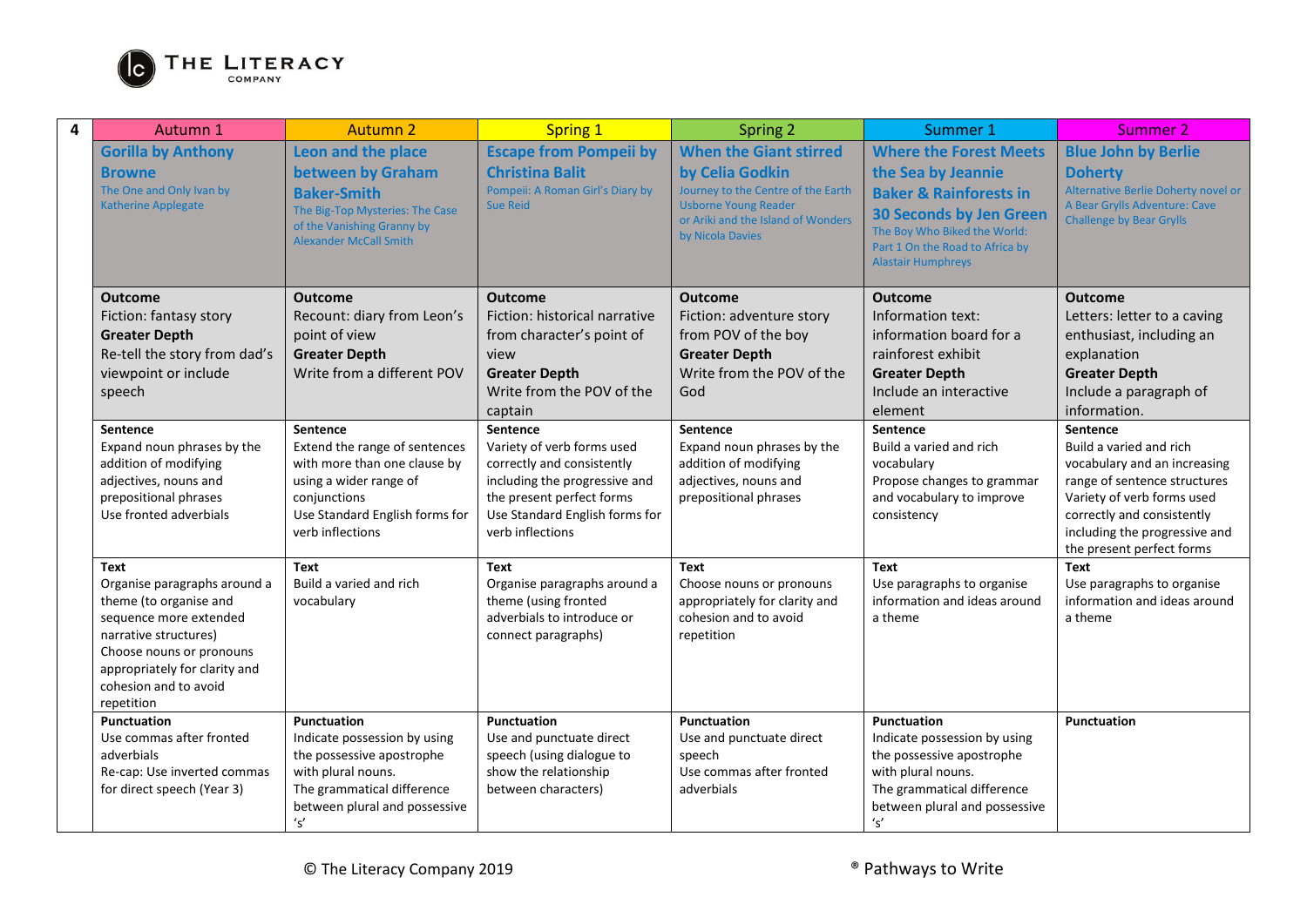

| 5 | Autumn 1                                                     | <b>Autumn 2</b>                                                                         | <b>Spring 1</b>                                                                                                                                                                                             | <b>Spring 2</b>                                                                                                                                                                                                                | Summer 1                                              | Summer 2                                                                                                                                                                                 |
|---|--------------------------------------------------------------|-----------------------------------------------------------------------------------------|-------------------------------------------------------------------------------------------------------------------------------------------------------------------------------------------------------------|--------------------------------------------------------------------------------------------------------------------------------------------------------------------------------------------------------------------------------|-------------------------------------------------------|------------------------------------------------------------------------------------------------------------------------------------------------------------------------------------------|
|   | <b>Queen of the falls by</b>                                 | <b>The Lost Happy Endings</b>                                                           | <b>Arthur and the Golden</b>                                                                                                                                                                                | <b>The Darkest Dark by</b>                                                                                                                                                                                                     | <b>The Paperbag Prince by</b>                         | <b>The Hunter by Paul</b>                                                                                                                                                                |
|   | <b>Chris Van Allsburg</b>                                    | by Carol Ann Duffy                                                                      | <b>Rope by Joe Todd-</b>                                                                                                                                                                                    | <b>Chris Hadfield</b>                                                                                                                                                                                                          | <b>Colin Thompson</b>                                 | <b>Geraghty</b>                                                                                                                                                                          |
|   | <b>Goodnight Stories for Rebel Girls</b><br>by Elena Favilli | <b>Hansel and Gretel by Neil Gaiman</b>                                                 | <b>Stanton</b><br>Myths of the Norsemen by Roger                                                                                                                                                            | <b>Cosmic by Frank Cottrell Boyce or</b><br>The boy who climbed into the                                                                                                                                                       | The Last Wild by Piers Torday                         | The child's elephant by Rachel<br>Campbell-Johnston                                                                                                                                      |
|   |                                                              |                                                                                         | Lancelyn Green                                                                                                                                                                                              | moon by David Almond                                                                                                                                                                                                           |                                                       |                                                                                                                                                                                          |
|   | <b>Outcome</b>                                               | <b>Outcome</b>                                                                          | <b>Outcome</b>                                                                                                                                                                                              | <b>Outcome</b>                                                                                                                                                                                                                 | <b>Outcome</b>                                        | <b>Outcome</b>                                                                                                                                                                           |
|   | Recount: series of diary                                     | Fiction: traditional tale                                                               | Fiction: myth                                                                                                                                                                                               | Recount: biography                                                                                                                                                                                                             | Persuasion/information:                               | Fiction: adventure story                                                                                                                                                                 |
|   | entries                                                      | <b>Greater Depth</b>                                                                    | Create heroes, villains and                                                                                                                                                                                 | <b>Greater Depth</b>                                                                                                                                                                                                           | hybrid leaflet                                        | <b>Greater Depth</b>                                                                                                                                                                     |
|   | <b>Greater Depth</b>                                         | <b>Traditional tale from</b>                                                            | monsters                                                                                                                                                                                                    | A first-person recount with                                                                                                                                                                                                    | <b>Greater Depth</b>                                  | Write a leaflet/ letter to a                                                                                                                                                             |
|   | Series of diary entries with                                 | another character's POV                                                                 | <b>Greater Depth</b>                                                                                                                                                                                        | an experience from the                                                                                                                                                                                                         | Write an oral presentation                            | film director explaining why                                                                                                                                                             |
|   | viewpoint of other                                           |                                                                                         | Vary the viewpoint from                                                                                                                                                                                     | person's life within the                                                                                                                                                                                                       | for a TV or radio broadcast                           | 'The Hunter' should be                                                                                                                                                                   |
|   | characters                                                   |                                                                                         | which the myth is told                                                                                                                                                                                      | biography                                                                                                                                                                                                                      | as expert                                             | made into a film                                                                                                                                                                         |
|   |                                                              |                                                                                         |                                                                                                                                                                                                             |                                                                                                                                                                                                                                | Sentence                                              |                                                                                                                                                                                          |
|   | Sentence<br>Use fronted adverbials                           | Sentence<br>Use expanded noun phrases to<br>convey complicated<br>information concisely | Sentence<br>Use expanded noun phrases to<br>convey complicated<br>information concisely<br>Use relative clauses beginning<br>with who, which, where,<br>when, whose, that or an<br>omitted relative pronoun | <b>Sentence</b><br>Variety of verb forms used<br>correctly and consistently<br>including the present perfect<br>Recap: Extend the range of<br>sentences with more than one<br>clause by using a wider range<br>of conjunctions | Use modal verbs to indicate<br>degrees of possibility | <b>Sentence</b><br>Use relative clauses beginning<br>with who, which, where,<br>when, whose, that or an<br>omitted relative pronoun<br>Use adverbs to indicate<br>degrees of possibility |
|   | <b>Text</b>                                                  | <b>Text</b>                                                                             | Text                                                                                                                                                                                                        | <b>Text</b>                                                                                                                                                                                                                    | <b>Text</b>                                           | <b>Text</b>                                                                                                                                                                              |
|   | Plan writing by identifying                                  | Describe settings, characters                                                           | Link ideas across paragraphs                                                                                                                                                                                | Link ideas across paragraphs                                                                                                                                                                                                   | Use devices to build cohesion                         | Use a wider range of devices                                                                                                                                                             |
|   | audience and purpose                                         | and atmosphere                                                                          | using adverbials                                                                                                                                                                                            | using adverbials                                                                                                                                                                                                               | within a paragraph                                    | to build cohesion across                                                                                                                                                                 |
|   | Organise paragraphs around a<br>theme                        | Integrate dialogue to convey<br>character and advance the                               |                                                                                                                                                                                                             | Link ideas using tense choices                                                                                                                                                                                                 | Choose the appropriate<br>register                    | paragraphs<br>Link ideas using tense choices                                                                                                                                             |
|   |                                                              | action                                                                                  |                                                                                                                                                                                                             |                                                                                                                                                                                                                                | Enhance meaning through                               |                                                                                                                                                                                          |
|   |                                                              |                                                                                         |                                                                                                                                                                                                             |                                                                                                                                                                                                                                | selecting appropriate grammar                         |                                                                                                                                                                                          |
|   |                                                              |                                                                                         |                                                                                                                                                                                                             |                                                                                                                                                                                                                                | and vocabulary                                        |                                                                                                                                                                                          |
|   | <b>Punctuation</b>                                           | <b>Punctuation</b>                                                                      | Punctuation                                                                                                                                                                                                 | <b>Punctuation</b>                                                                                                                                                                                                             | <b>Punctuation</b>                                    | Punctuation                                                                                                                                                                              |
|   | Commas after fronted                                         | Use of inverted commas and                                                              | Use commas to clarify                                                                                                                                                                                       | Use brackets, dashes or                                                                                                                                                                                                        | Use brackets, dashes or                               |                                                                                                                                                                                          |
|   | adverbials                                                   | other punctuation to                                                                    | meaning or avoid ambiguity in                                                                                                                                                                               | commas to indicate                                                                                                                                                                                                             | commas to indicate                                    |                                                                                                                                                                                          |
|   | Use commas to clarify<br>meaning or avoid ambiguity in       | punctuate direct speech                                                                 | writing                                                                                                                                                                                                     | parenthesis                                                                                                                                                                                                                    | parenthesis                                           |                                                                                                                                                                                          |
|   | writing                                                      |                                                                                         |                                                                                                                                                                                                             |                                                                                                                                                                                                                                |                                                       |                                                                                                                                                                                          |